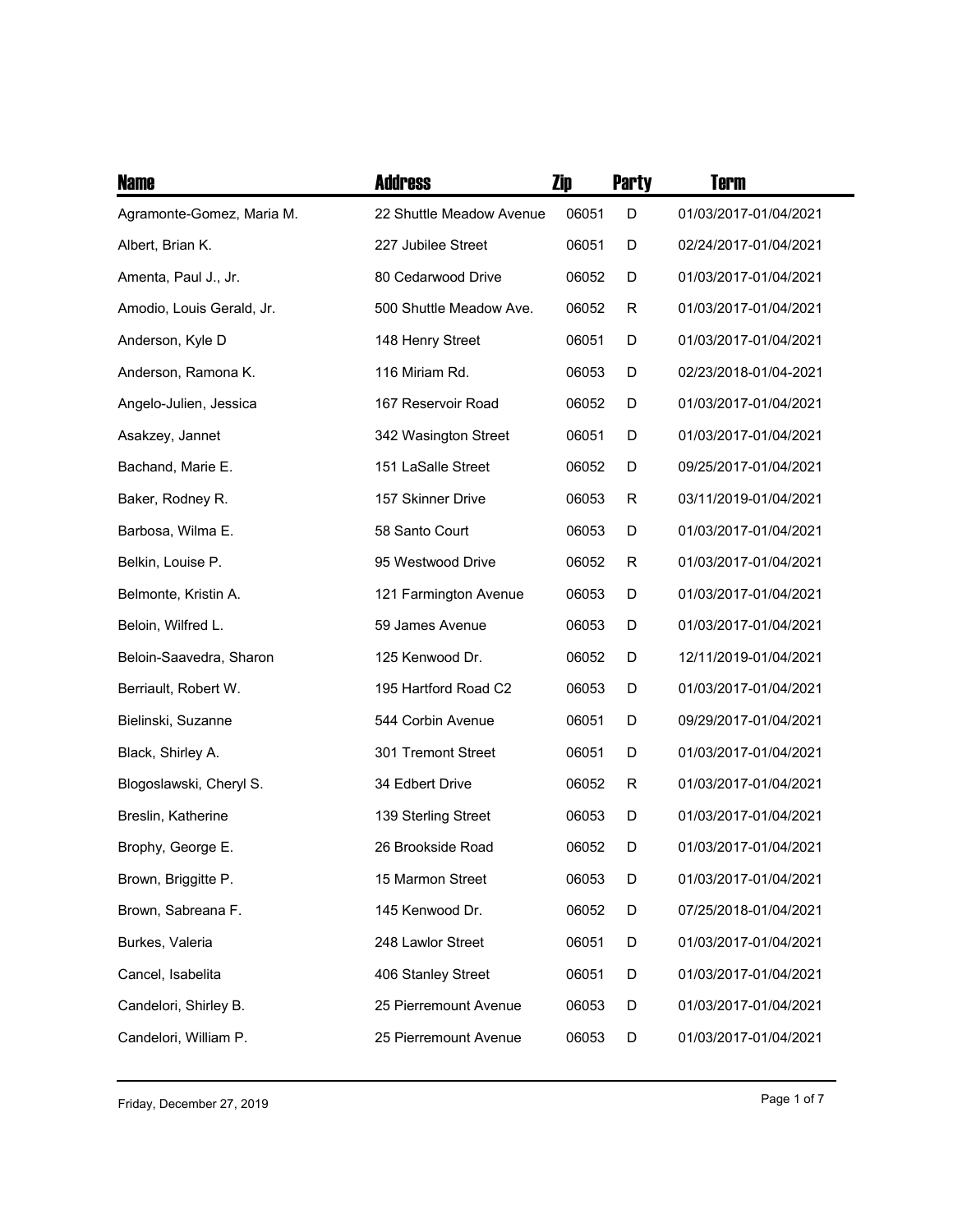| <b>Name</b>               | <b>Address</b>                | Zip   | <b>Party</b> | Term                  |
|---------------------------|-------------------------------|-------|--------------|-----------------------|
| Cane, Anthony A.          | 110 Brook Street              | 06051 | $\mathsf R$  | 01/03/2017-01/04/2021 |
| Carlozzi, Carlo, Jr.      | 547 Slater Road               | 06053 | D            | 01/03/2017-01/04/2021 |
| Carver, Alexander R.      | 237 South Main Street         | 06051 | R            | 06/02/2017-01/04/2021 |
| Cassolino, Daniel Allen   | 70 Grove Hill #2              | 06051 | D            | 01/03/2017-01/04/2021 |
| Catanzaro, Paul D.        | 250 Hillhurst Aveue           | 06053 | D            | 01/03/2017-01/04/2021 |
| Cieplinski, Adrian        | 85 Derby Street               | 06053 | R            | 03/07/2017-01/04/2021 |
| Clinch, Robert D.         | 272 Stanley Street            | 06051 | D            | 01/03/2017-01/04/2021 |
| Cole, Katherine L.        | 67 Brooklawn St.              | 06052 | U            | 03/26/2018-01/04/2021 |
| Colon, Luz D.             | 433 Stanley Street            | 06051 | D            | 01/03/2017-01/04/2021 |
| Concepcion, Zaida J.      | 22 Lincoln Street             | 06052 | D            | 01/03/2017-01/04/2021 |
| Contreras, Christian Luis | 230 Brittany Farms Road       | 06053 | D            | 01/03/2017-01/04/2021 |
| Cruickshank, David A.     | 321 Roxbury Road              | 06053 | D            | 01/03/2017-01/04/2021 |
| Cruz, Evelyn S.           | 74 Black Rock Avenue          | 06052 | D            | 01/03/2017-01/04/2021 |
| D'Agostino, Sebastiano S. | 28 North Wellington Street    | 06053 | D            | 01/03/2017-01/04/2021 |
| D'Alfonso, Angelo         | 16 Jones Drive                | 06053 | D            | 01/03/2017-01/04/2021 |
| Danielewicz, Thomas       | 41 Ridgewood St.              | 06053 | D            | 02/21/2018-01/04/2021 |
| Davis, Daniel Aaron       | 131 Cleveland Street          | 06053 | R            | 01/03/2017-01/04/2021 |
| Davis, Ronald P.          | 280 Brittany Farms Road       | 06053 | D            | 01/03/2017-01/04/2021 |
| DeNigris, Nicholas E.     | 159 Kenwood Drive             | 06052 | D            | 01/03/2017-01/04/2021 |
| Domejczyk, Diane          | 137 Kelsey Street             | 06051 | R            | 01/03/2017-01/04/2021 |
| Doran Aiudi, Melissa M.   | 59 Mason Drive<br>Mason Drive | 06052 | R            | 01/03/2017-01/04/2021 |
| Dorsey, Christopher J.    | 199 West Main Street          | 06051 | $\mathsf R$  | 06/02/2017-01/04/2021 |
| Dorsey, Justin R.         | 370 Wooster Street            | 06052 | R            | 01/03/2017-01/04/2021 |
| Drebot, Halyna            | 65 Cleveland Street           | 06053 | D            | 01/03/2017-01/04/2021 |
| Dzwonkowski, Edward J.    | 114 Hillcrest Avenue          | 06053 | D            | 01/03/2017-01/04/2021 |
| Edwards, Janice C.        | 178 Bingham Street            | 06051 | D            | 01/03/2017-01/04/2021 |
| Egipciaco, Olga E.        | 2380 Corbin Avenue            | 06053 | D            | 01/03/2017-01/04/2021 |
| Erazo, Ana                | 151 Rocky Hill Ave.           | 06051 | D            | 01/25/2018-01/04/2021 |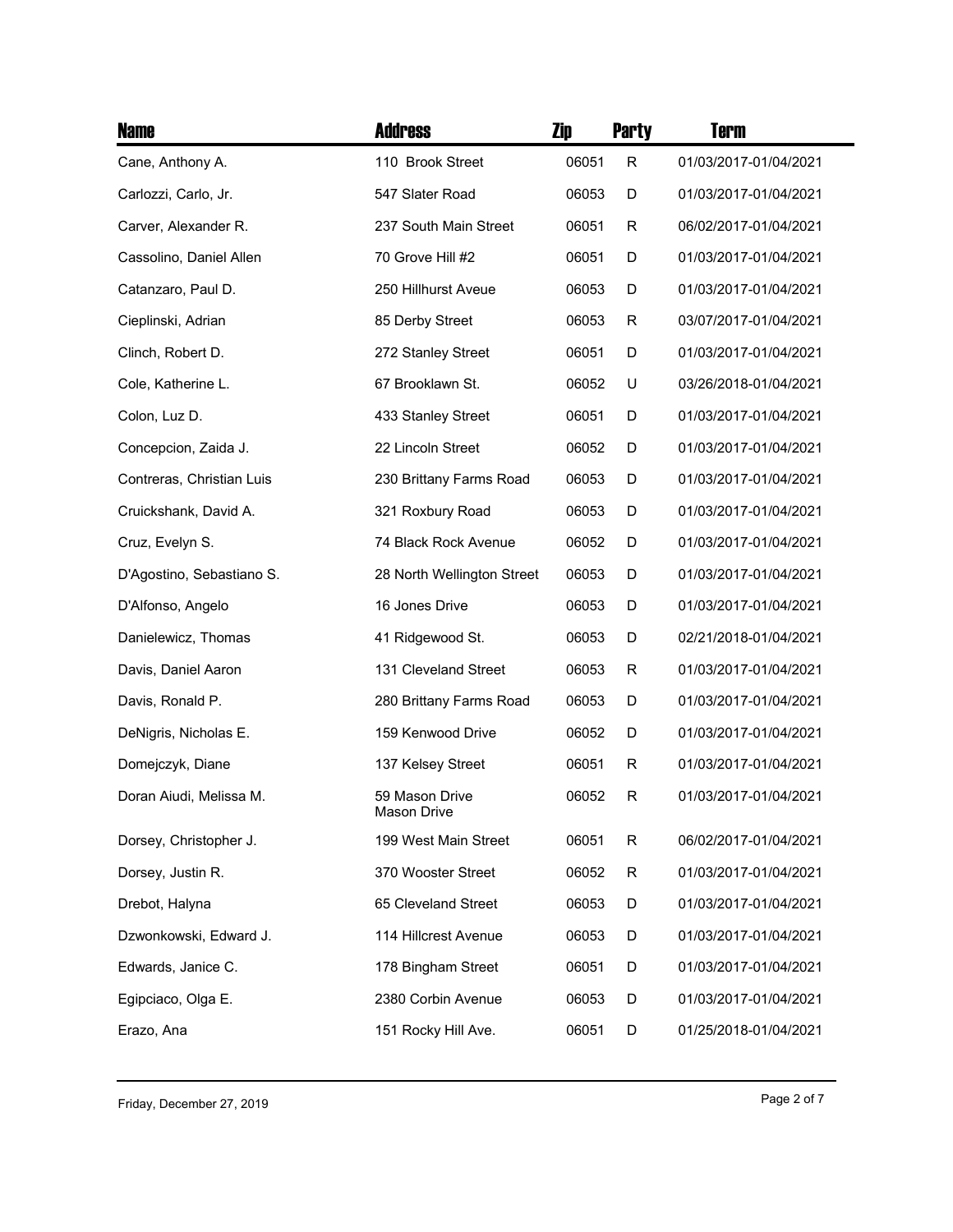| <b>Name</b>                          | <b>Address</b>            | Zip   | <b>Party</b> | Term                  |
|--------------------------------------|---------------------------|-------|--------------|-----------------------|
| Fedele, Ronald E.                    | 22 Tulip Street           | 06053 | TC           | 01/03/2017-01/04/2021 |
| Felth, David E.                      | 68 Shuttle Meadow Ave.    | 06051 | D            | 01/03/2017-01/04/2021 |
| Garcia, Zulma M.                     | 395 Brittany Farms Road   | 06053 | D            | 01/03/2017-01/04/2021 |
| Geragosian, Audrey Honig             | 191 Vine Street           | 06052 | D            | 01/03/2017-01/04/2021 |
| Girgenti, Joseph J.                  | 67 Martin Luther King Dr. | 06051 | D            | 01/03/2017-01/04/2021 |
| Girolomoni, Susan M.                 | 15 Streamside Lane        | 06052 | D            | 01/03/2017-01/04/2021 |
| Goracy, Irene                        | 171 Booth Street          | 06053 | D            | 01/03/2017-01/04/2021 |
| Gorczyca, Eileen                     | 584 Black Rock Avenue     | 06052 | R            | 01/03/2017-01/04/2021 |
| Gostin, Peter J.<br>Gostin, Peter J. | 88 Brittany Farms Rd. J1  | 06053 | R            | 01/03/2017-01/04/2021 |
| Gumbs, Jeffrey A., Sr.               | 67 Martin Luther King Dr. | 06051 | R            | 01/03/2017-01/04/2021 |
| Halla-Mattingly, Elizabeth M.        | 271 Commonwealth Ave.     | 06053 | ТC           | 01/03/2017-01/04/2021 |
| Harris, Ellwood Joseph               | 43 Broad Street           | 06053 | U            | 01/05/2017-01/04/2021 |
| Hermanowski, Lawrence J.             | 19 Seneca Street          | 06053 | D            | 01/03/2017-01/04/2021 |
| Hernandez, Harry                     | 9 Hudson Place            | 06051 | D            | 01/03/2017-01/04/2021 |
| Hudyma, Evelyn F.                    | 174 Market Street         | 06051 | D            | 05/24/2017-01/04/2021 |
| Humphrey, Brenda S.                  | 263 Rocky Hill Ave.       | 06051 | D            | 01/03/2017-01/04/2021 |
| Irene, Rosa M.                       | 691 Osgood Avenue         | 06053 | D            | 01/03/2017-01/04/2021 |
| Johnson, Jacqueline                  | 134 Cooper Street         | 06051 | D            | 01/03/2017-01/04/2021 |
| Judd, Richard L.                     | 119 Ten Acre Road         | 06052 | R            | 01/03/2017-01/04/2021 |
| Justiniano, Wilfredo                 | 72 Monroe Street          | 06051 | D            | 01/03/2017-01/04/2021 |
| Kendricks, Curtis                    | 50 Woodland Street        | 06051 | R            | 01/03/2017-01/04/2021 |
| Kennedy, Brendan J.                  | 139 Hazelmere Rd.         | 06053 | D            | 07/26/2018-01/04/2021 |
| Kilduff, Peter J.                    | 7 Woodbine St.            | 06052 | D            | 07/27/2018-01/04/2021 |
| Klotz, Rosemary                      | 95 Harrison Street        | 06052 | D            | 01/03/2017-01/04/2021 |
| Klukowski, Stanley E.                | 34 Pulaski Street         | 06053 | D            | 10/11/2019-01/04/2021 |
| LaCourciere, Richard R.              | 173 South Mountain Dr.    | 06052 | D            | 09/27/2019-01/04/2021 |
| Lebel, Raymond R.                    | 50 Bassett Street         | 06051 | D            | 01/03/2017-01/04/2021 |
| Lopes, Richard P.                    | 208 South Mountain Drive  | 06052 | D            | 01/03/2017-01/04/2021 |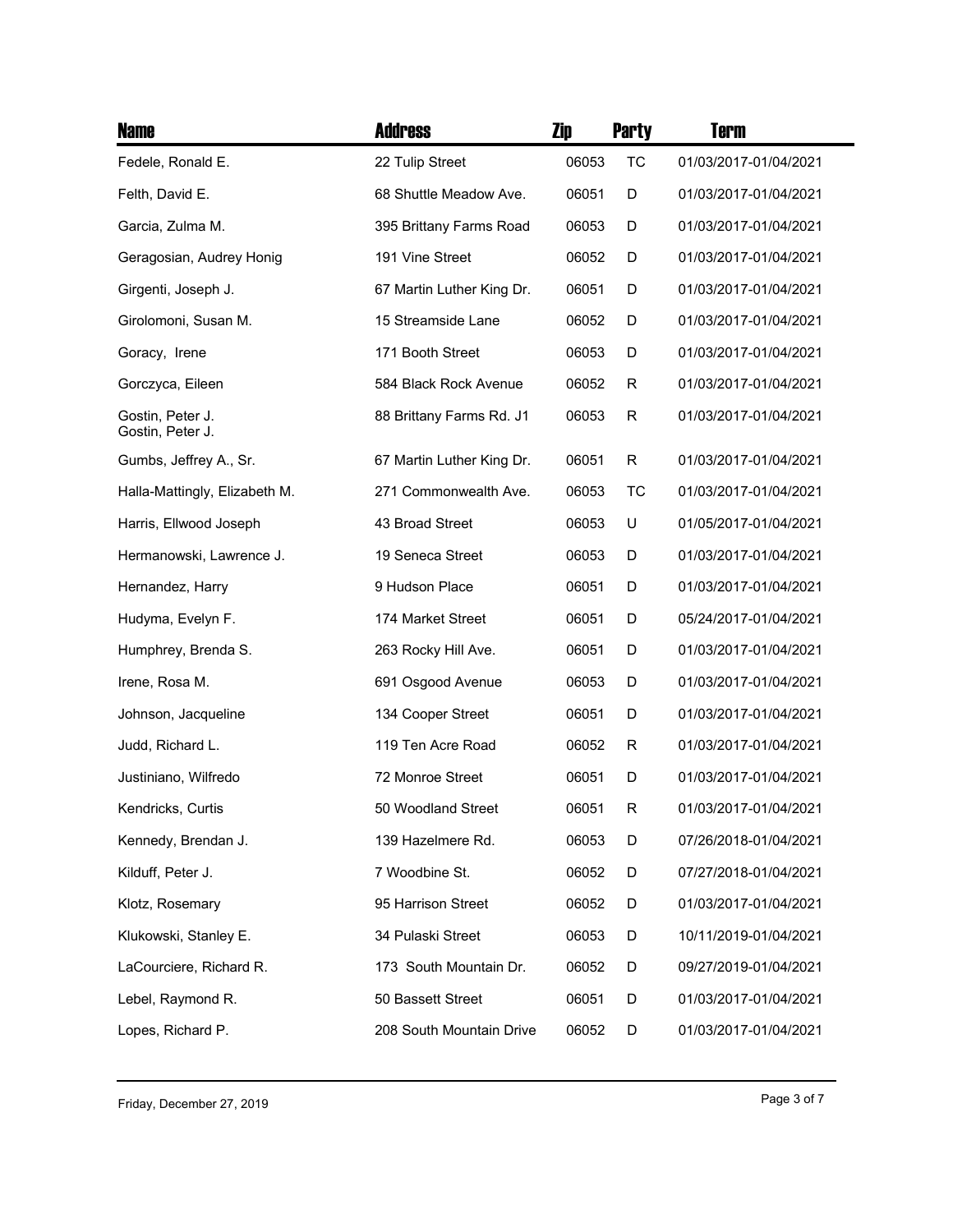| <b>Name</b>            | <b>Address</b>         | Zip   | <b>Party</b> | Term                  |
|------------------------|------------------------|-------|--------------|-----------------------|
| Luchansky, Barbara P.  | 56 Colt Street         | 06052 | D            | 01/03/2017-01/04/2021 |
| Luciano, Bianca A.     | 151 Streamside Lane    | 06052 | D            | 01/03/2017-01/04/2021 |
| Lugli, Gerald Q., Jr.  | 390 McClintock Street  | 06053 | D            | 01/03/2017-01/04/2021 |
| Magnuszewski, Eva C.   | 95 Governor Street     | 06053 | D            | 01/03/2017-01/04/2021 |
| Mala, Gary S.          | 77 Belridge Rd.        | 06053 | R            | 07/13/2018-01/04/2021 |
| Mala, Sheryl A.        | 77 Belridge Rd.        | 06053 | R            | 07/11/2018-01/04/2021 |
| Malinowski, Donald S.  | 69 Biruta Street       | 06053 | D            | 01/03/2017-01/04/2021 |
| Malinowski, Kenneth A. | 1928 Stanley Street    | 06053 | U            | 01/03/2017-01/04/2021 |
| Malinowski, Margaret   | 42 Park Place          | 06052 | U            | 01/03/2017-01/04/2021 |
| Malinowski, Matthew D. | 69 Biruta Street       | 06053 | D            | 01/03/2017-01/04/2021 |
| Matthews, Jessy Rf     | 250 Broad Street       | 06053 | U            | 01/03/2017-01/04/2021 |
| McDonald, Casimir G.   | 150 Roxbury Road       | 06053 | D            | 01/03/2017-01/04/2021 |
| McGuire, Nicole        | 17 Woodbine Street     | 06052 | D            | 01/03/2017-01/04/2021 |
| McNamara, John H.      | 56 Brighton Street     | 06053 | D            | 01/03/2017-01/04/2021 |
| Mulrooney, James P.    | 29 Highland Terrace    | 06053 | D            | 01/03/2017-01/04/2021 |
| Najdzien, Izabela J.   | 131 Golden Hill Street | 06053 | R            | 03/08/2017-01/04/2021 |
| Nunez, Jose A.         | 19 Kulper Road         | 06051 | D            | 01/03/2017-01/04/2021 |
| O'Brien, Mary M.       | 1894 Stanley Street    | 06053 | D            | 01/03/2017-01/04/2021 |
| Olandt, Carl R.        | 46 Blake Road          | 06053 | R            | 01/03/2017-01/04/2021 |
| Olandt, Kathy W.       | 46 Blake Road          | 06053 | R            | 01/03/2017-01/04/2021 |
| Orriola, Antonio L.    | 34 Richard Street      | 06053 | U            | 01/03/2017-01/04/2021 |
| Oshana, Peter A.       | 17 Fairview Street     | 06051 | D            | 01/03/2017-01/04/2021 |
| Pabon, Wilfredo        | 205 Birthwood Drive    | 06052 | R            | 01/09/2017-01/04/2021 |
| Paris, Pearl Y.        | 192 Kensington Avenue  | 06051 | D            | 01/03/2017-01/04/2021 |
| Parisi, Todd F.        | 68 Belmont Street      | 06053 | D            | 01/03/2017-01/04/2021 |
| Pawlak, Helena T.      | 149 Vine Street        | 06052 | D            | 01/03/2017-01/04/2021 |
| Pawlak, Lucian F.      | 69 Black Rock Avenue   | 06052 | D            | 01/03/2017-01/04/2021 |
| Pawlak, Lucian J.      | 149 Vine Street        | 06052 | D            | 01/03/2017-01/04/2021 |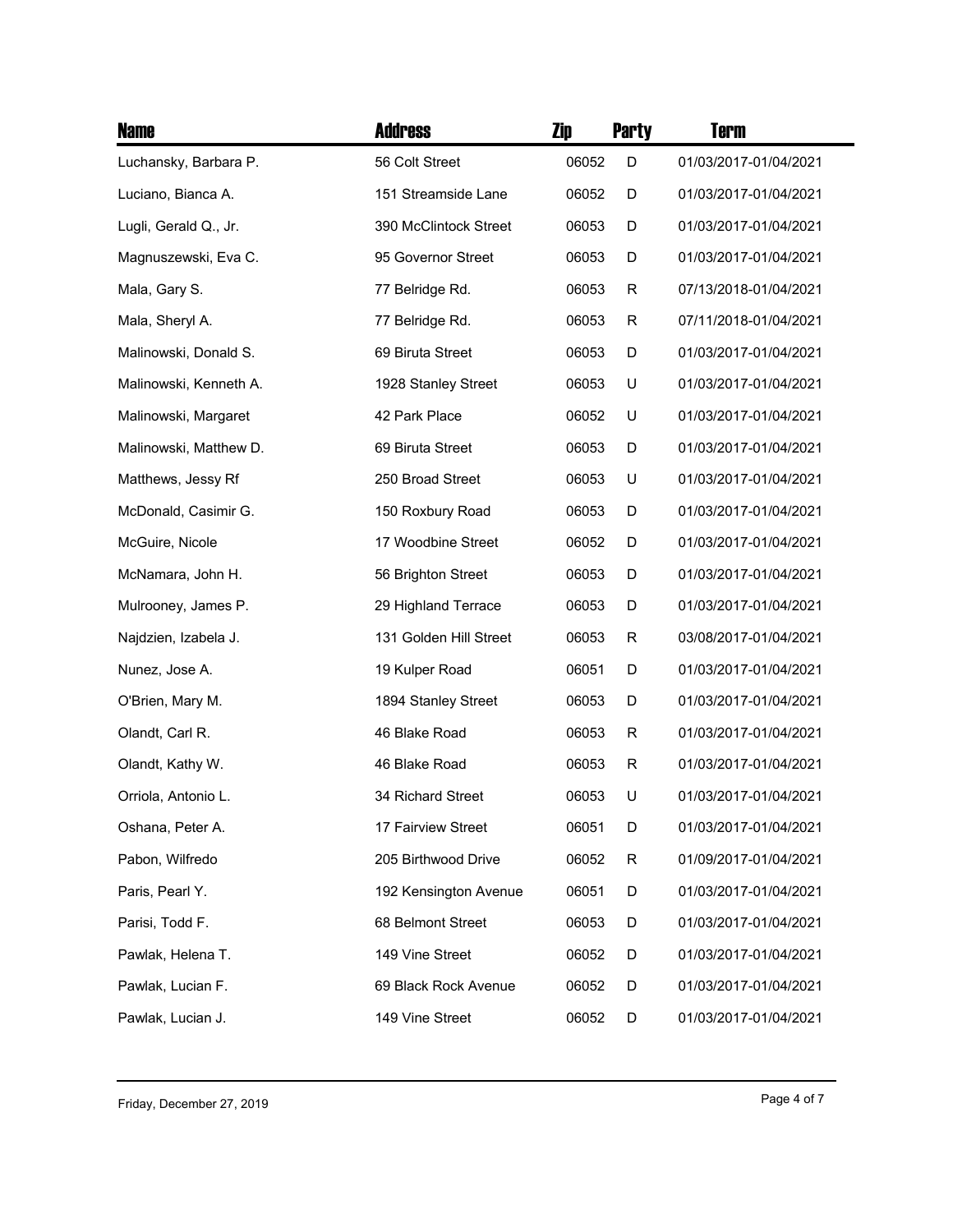| <b>Name</b>                  | <b>Address</b>          | Zip   | <b>Party</b> | Term                  |
|------------------------------|-------------------------|-------|--------------|-----------------------|
| Pawlak-Sharma, Sarah V.      | 186 Roslyn Drive        | 06052 | U            | 01/03/2017-01/04/2021 |
| Perry, Natasha N.            | 42 Union Street         | 06051 | U            | 01/03/2017-01/04/2021 |
| Perugini, Jonathan Michael   | 198 Brittany Farms Road | 06053 | D            | 01/03/2017-01/04/2021 |
| Platosz, Adam                | 37 Olive Street         | 06051 | D            | 01/03/2017-01/04/2021 |
| Pleines, Robert B.           | 2162 Stanley Street     | 06053 | D            | 01/03/2017-01/04/2021 |
| Puchala, Robin M.            | 130 Clinic Drive        | 06051 | D            | 01/03/2017-01/04/2021 |
| Quinones, Maria              | 62 Malikowski Circle    | 06053 | D            | 01/03/2017-01/04/2021 |
| Radzewicz, Wanda F.          | 25 Cranston Terrace     | 06053 | R            | 01/03/2017-01/04/2021 |
| Reid, Theresa                | 101 Hazelmere Road      | 06053 | D            | 01/03/2017-01/04/2021 |
| Reyes, Maria M.              | 20 Lincoln Street       | 06052 | D            | 01/03/2017-01/04/2021 |
| Rivas Mota, Vicky            | 46 Sterling Street      | 06053 | D            | 01/06/2017-01/04/2021 |
| Rivera, Enid                 | 440 Glen Street         | 06051 | D            | 01/03/2017-01/04/2021 |
| Robinson, Gary J.            | 503 Burritt Street      | 06053 | R            | 01/03/2017-01/04/2021 |
| Robledo, Ruth                | 30 Acorn Street         | 06051 | D            | 01/03/2017-01/04/2021 |
| Rodrigue-Baretta, Sharon Lee | 50 Mill Street          | 06051 | D            | 01/03/2017-01/04/2021 |
| Rodriguez, Carmelo, Jr.      | 1254 Slater Road        | 06053 | R            | 01/03/2017-01/04/2021 |
| Rodriguez, Luz E.            | 422 Park Street         | 06051 | D            | 01/03/2017-01/04/2021 |
| Roman, Tammie M.             | 45 Putnam St. #1        | 06051 | D            | 02/27/2019-01/04/2021 |
| Salazar, Max P., Jr.         | 138 Queen Street        | 06053 | D            | 01/03/2017-01/04/2021 |
| Salerno, Daniel M.           | 80 Jones Drive          | 06053 | D            | 01/03/2017-01/04/2021 |
| Salvetti, John D., Jr.       | 502 McClintock Street   | 06053 | D            | 01/03/2017-01/04/2021 |
| Salvio, Louis G.             | 103 Russwin Road        | 06053 | R            | 01/03/2017-01/04/2021 |
| Sanchez, Iris N.             | 250 North St. 4A        | 06051 | D            | 06/27/2019-01/04/2021 |
| Sanchez, Robert C,           | 269 Washington Street   | 06051 | D            | 09/29/2017-01/04/2021 |
| Sanders, James Edward, Jr.   | 172 Kensington Avenue   | 06051 | R            | 01/03/2017-01/04/2021 |
| Sanders, Mary Lou S.         | 322 Glen Street         | 06051 | R            | 01/03/2017-01/04/2021 |
| Sandoval, Manuel Antonio     | 19 Sexton Street        | 06051 | D            | 11/17/2017-01/04/2021 |
| Santiago, Francisco A., Sr.  | 165 Elam Street         | 06053 | D            | 01/03/2017-01/04/2021 |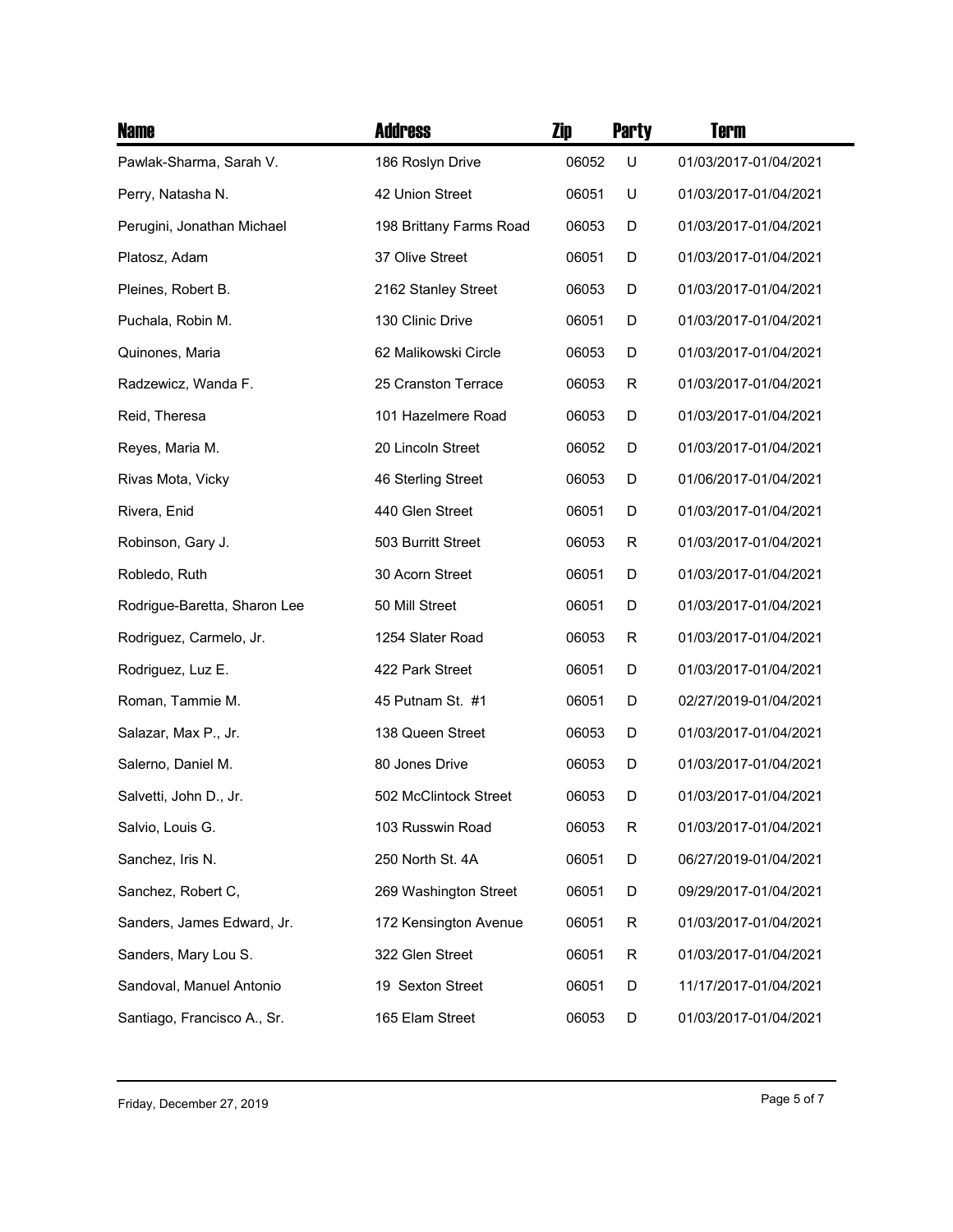| <b>Name</b>             | Address                  | Zip   | <b>Party</b> | <b>Term</b>           |
|-------------------------|--------------------------|-------|--------------|-----------------------|
| Santiago, Lisa          | 893 Corbin Avenue        | 06052 | R            | 01/03/2017-01/04/2021 |
| Santos, Mario Victor    | 61 Brook Street          | 06051 | D            | 01/03/2017-01/04/2021 |
| Sapieha-Yanchak, Teresa | 208 South Mountain Drive | 06052 | D            | 01/03/2017-01/04/2021 |
| Schwartz, Arnold P.     | 27 Kenwood Drive         | 06052 | R            | 01/03/2017-01/04/2021 |
| Sgro, Carlos M.         | 190 West Street          | 06051 | R            | 01/03/2017-01/04/2021 |
| Shields, Thomas J.      | 147 Shuttle Meadow Ave.  | 06052 | D            | 01/03/2017-01/04/2021 |
| Shilinga, Joe D.        | 20 William Street        | 06051 | R            | 01/03/2017-01/04/2021 |
| Sims, Violet            | 77 Adams Street          | 06052 | D            | 01/03/2017-01/04/2021 |
| Smedley, Robert C.      | 37 Highland Terrace      | 06053 | R            | 01/03/2017-01/04/2021 |
| Smith, Patrice          | 222 Kensington Avenue    | 06051 | D            | 09/29/2017-01/04/2021 |
| Spano, Peter            | 9 South Mountain Drive   | 06052 | D            | 01/03/2017-01/04/2021 |
| Staranchak, Mark E.     | 8 Fairlane Drive         | 06053 | R            | 01/09/2017-01/04/2021 |
| Steele, Peter C.        | 170 Oakwood Drive        | 06052 | R            | 01/03/2017-01/04/2021 |
| Steele, Sean F.         | 29 Dover Road            | 06052 | R            | 01/03/2017-01/04/2021 |
| Stepanczak, Irena       | 45 Atlantic Street       | 06053 | D            | 01/03/2017-01/04/2021 |
| Stewart, Erin E.        | 242 Reservoir Road       | 06052 | R            | 01/03/2017-01/04/2021 |
| Stewart, Timothy T.     | 60 Wightman Road         | 06052 | R            | 01/03/2017-01/04/2021 |
| Strong, Alicia M.       | 56 McKinley Drive        | 06053 | D            | 01/03/2017-01/04/2021 |
| Surratt, Bessie B.      | 626 East Main Street     | 06051 | D            | 01/03/2017-01/04/2021 |
| Svystun, Rostyslav      | 37 Marwood Drive         | 06053 | ТC           | 01/03/2017-01/04/2021 |
| Swan, Julie L.          | 78 Linden Street         | 06051 | R            | 08/29/2017-01/04/2021 |
| Szajkowski, Raymond S.  | 22 Marmon St.            | 06053 | D            | 01/24/2018-01/04/2021 |
| Torres, Isabel          | 104 Putnam Street        | 06051 | D            | 02/22/2017-01/04/2021 |
| Torres-Luciano, Eva     | 151 Streamside Lane      | 06052 | D            | 01/03/2017-01/04/2021 |
| Turczanik, Piotr        | 347 Country Club Road    | 06053 | R            | 03/13/2017-01/04/2021 |
| Turnrose, Dorothy R.    | 801 Corbin Avenue        | 06052 | R            | 01/03/2017-01/04/2021 |
| Valengavich, John P.    | 15 Parkmore Street       | 06051 | D            | 01/03/2017-01/04/2021 |
| Valentin, Erik          | 20 Liberty St.           | 06052 | D            | 02/22/2018-01/04/2021 |